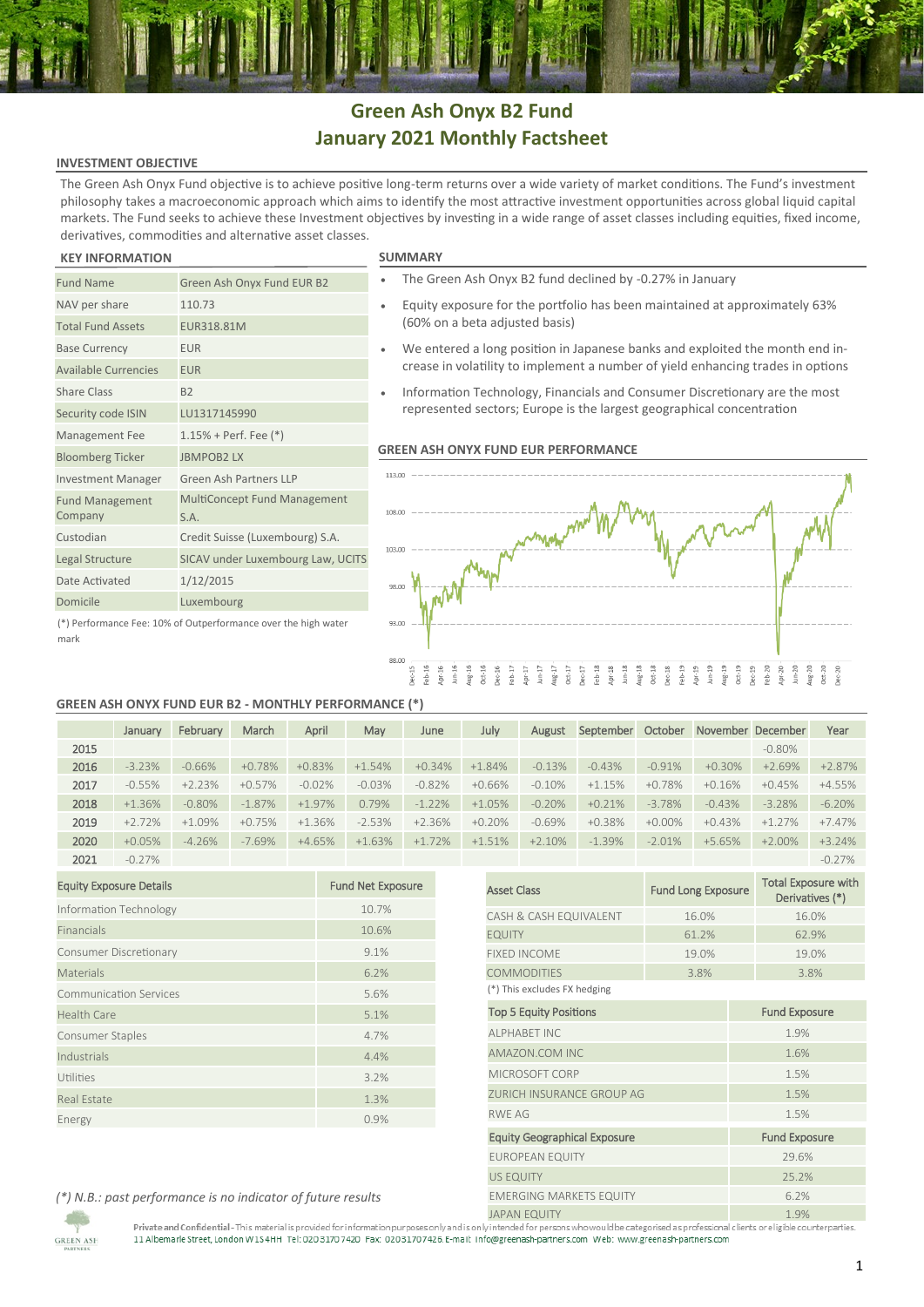# **Green Ash Onyx B2 Fund January 2021 Monthly Factsheet**

### **FUND UPDATE AND OUTLOOK**

Easy financial conditions, low rates, a strong commitment from governments to fiscal stimulus, improved global growth outlook and the vaccination rollout were all sufficient to support markets in the early part of the month. This came in spite of the continued advances in the number of global COVID cases, the introduction of further restrictions to travel, resurfacing geopolitical tensions, a complex US transfer of powers and the volatility inducing advent of a Reddit-coordinated "swarm trading" retail attack to short sellers - which certainly pushed markets lower into the end of the month.

The upward move in inflation expectations took a pause, and there was no material change in rates or the US dollar. Equity markets performance was overall negative but featured a high degree of dispersion with the Hang Seng and the Nasdaq closing the month positive, while the S&P 500 and all European benchmarks were negative. Sector wise Energy and Basic Resources were generally strong, while Staples greatly lagged the rest of the market.

The Green Ash Onyx B2 fund fell by 0.27% over the month.

The main positive contributors to performance were from the Communication Services and Information Technology stocks, supported by Semis (TSM and ASML), Tencent, Alphabet and Microsoft. The portfolio losses were mainly concentrated in Financials and Consumer Discretionary stocks, as the pause in the steepening of the yield curve and advance in rates put a cap to the valuation of many of the constituents. Interestingly this negative attribution came on the back of generally undemanding valuations (Legal & General) and strong quarterly results. We also witnessed some of the constituents of the renewable space retrace from very high valuations (Orsted and Vestas Wind). Elsewhere the book greatly benefitted from a short treasury, long bund spread trade, reflecting the view the recovery in economic growth and inflation expectations will be US led.

Throughout January, overall equity exposure has been maintained around the 63% mark. We entered a long position in a basket of Japanese financials to exploit the steepening of the US yield curve and cheap valuations, while reducing exposure in some of the most overextended positions held in the portfolio. The sharp increase in volatility in the tail end of the month offered the opportunity to implement a number of yield enhancing trades in short put options.

Going forward we continue to see upside in asset prices and we see the US and UK market somewhat more attractive due to stimulus size and ease of its implementation (US) and valuation (UK). We expect the roll out of the vaccine to gather momentum and the geopolitical backdrop to become more predictable, both underpinned by easing monetary and fiscal stimulus policies. We also note and monitor the debate about inflation expectations and the potential for more rotations in markets. As such we deem a balanced and differentiated portfolio as the most effective way to negotiate its effects. We feel comfortable with the current equity exposure and would use potential short term volatility bouts to gear the book further to market direction and to continue to implement yield enhancing strategies via option / volatility selling.